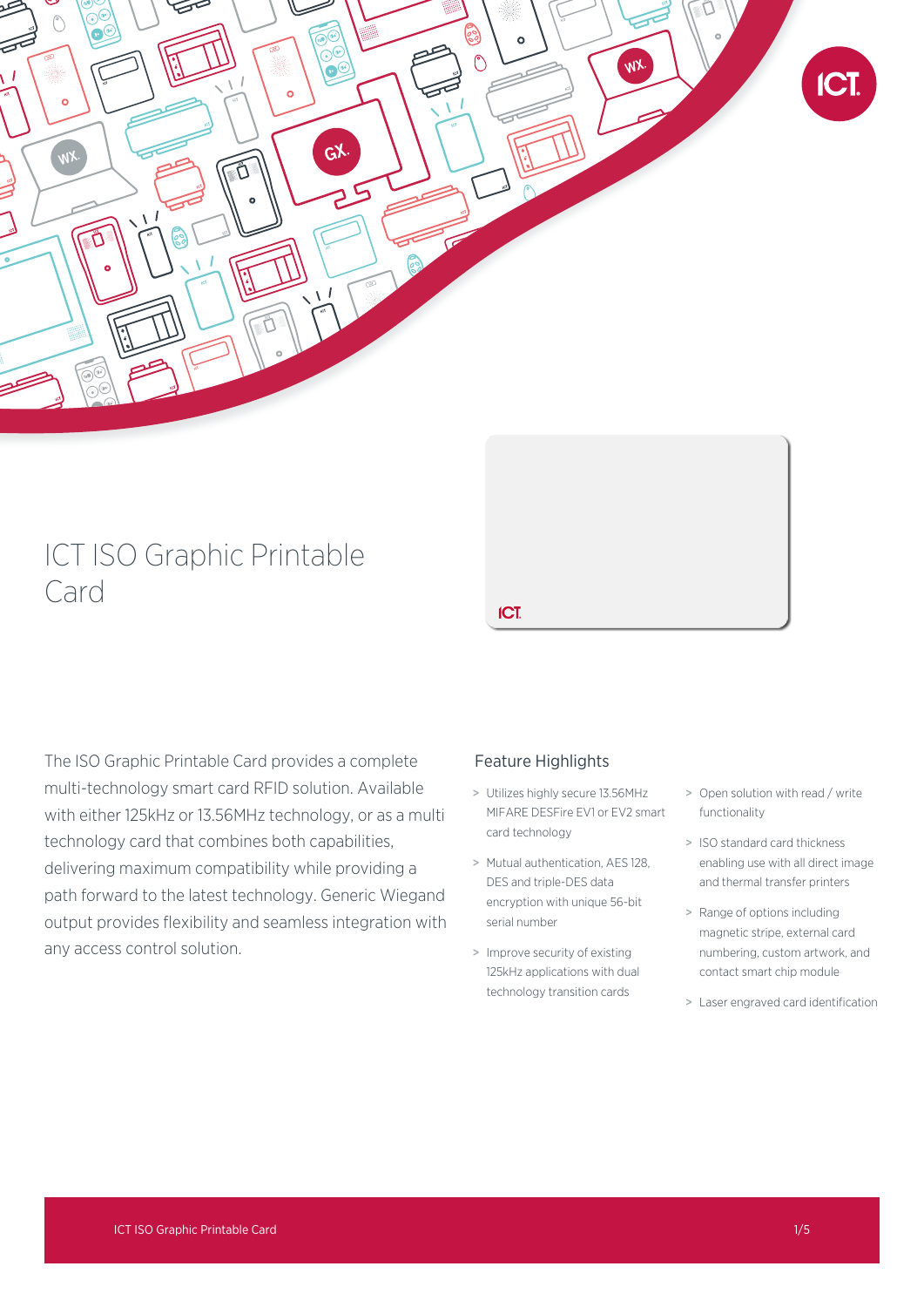#### ICT Secured MIFARE

ICT Secured MIFARE is ICT's implementation of the MIFARE standard. Credential data is protected with a diversified authentication key and encrypted with an AES 256 algorithm, effectively plugging the known security flaw in the MIFARE standard.

Other MIFARE formats are also available.

#### MIFARE DESFire EV2

Designed for a diverse range of applications that demand the highest levels of security, MIFARE DESFire EV2 is based on open global standards for both RF interface and cryptographic methods.

The highly secure micro controller-based solution is certified with Common Criteria EAL5+. It features an on-chip backup management system and mutual three pass authentication, allowing it to hold up to 28 applications and 32 files per application.

#### MIFARE DESFire EV1

MIFARE DESFire EV1 256B addresses the needs of environments requiring only a limited set of applications but high security needs, offering the same fast and highly secure data transmission based on open global standards for both air interface and implemented cryptographic methods.

The size of each file is defined at the moment of its creation and provides an automatic anti-tear mechanism for all file types, guaranteeing transaction-oriented data integrity.

The highly secure micro controller-based solution is certified with Common Criteria EAL4+. It features an on-chip backup management system and mutual three pass authentication.

#### 125kHz Technology

125kHz technology offers a lower level of security but a good read range and short read time due to the lower power requirement and the small amount of data being transmitted. This allows users to simply present, swipe or wave their card in the general direction of the reader to achieve a successful read.

#### Convenient

The thin design allows the card to be carried with credit cards in a wallet or purse. Use with a badge holder and strap clip or lanyard for an attractive photo ID badge.

#### Ideal Migration Solution

Migration from legacy and less secure low frequency 125kHz technology can be easily achieved using dual technology DESFire cards that incorporate both high and low frequency card inlays. This allows organizations to transition to smart readers at their own pace.

Support for <sup>a</sup> number of low frequency products is available.

#### Photo ID Compatible

Print photo ID directly to the card with a direct image or thermal transfer printer.

#### Graphic Printable

The PVC card surface is optimized for dye sublimation printing, allowing you to customize cards with your own text or graphics artwork.

#### Flexible Options

A range of ordering options for true flexibility, including:

- > Custom artwork (text or graphics)
- > External card numbering (laser engraving)
- > Magnetic stripe
- > Contact smart chip module

### Long Life and Durability

ISO cards are strong, flexible and resistant to damage. A passive, no battery design ensures a long life with an infinite number of reads.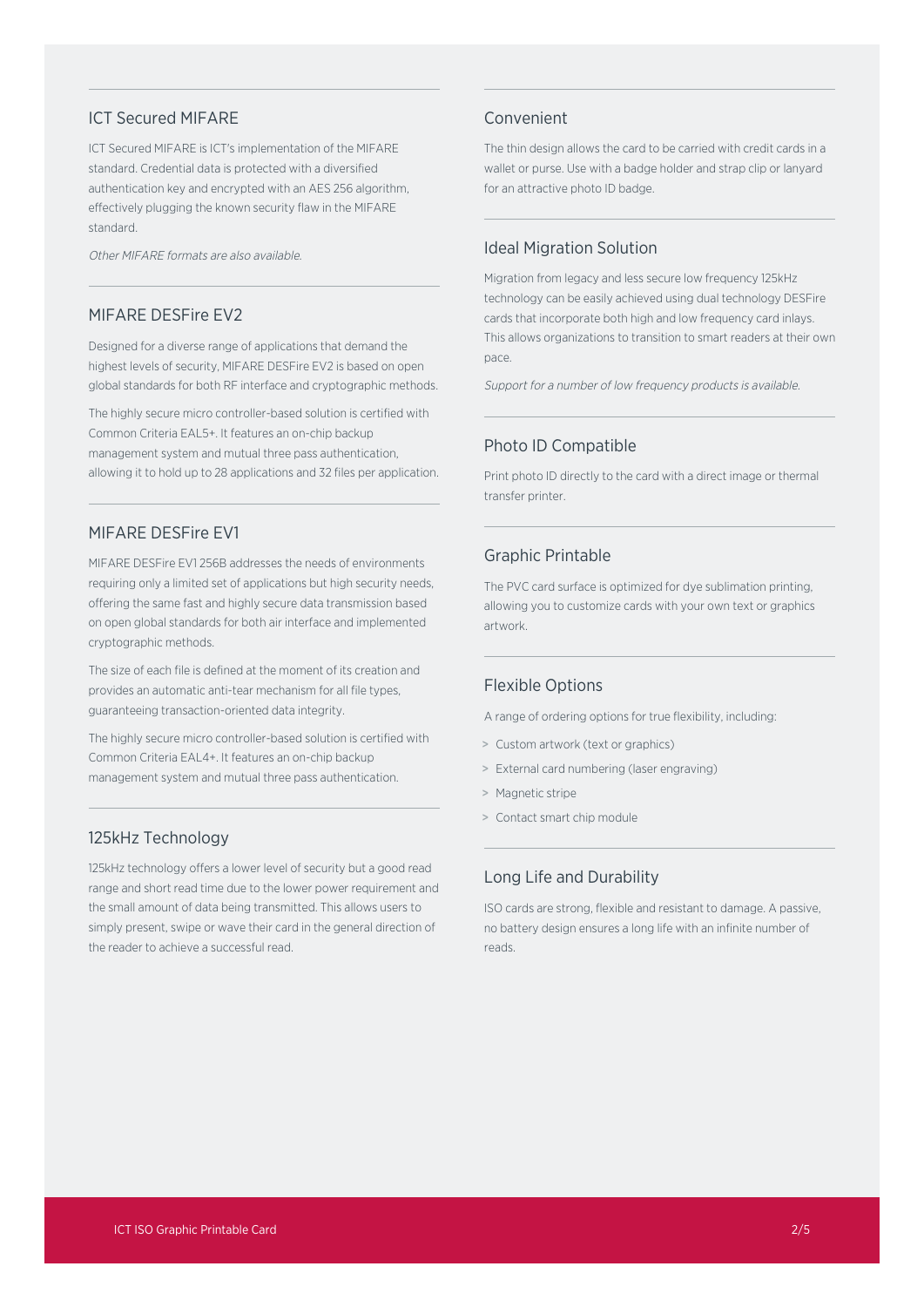## Technical Specifications

| <b>MIFARE DESFire Cards</b>                                                                                 |                                                                   | MIFARE DESFire EV2 MIFARE DESFire EV2/125kHz MIFARE DESFire EV1 |                       | MIFARE DESFire/125kHz        |  |
|-------------------------------------------------------------------------------------------------------------|-------------------------------------------------------------------|-----------------------------------------------------------------|-----------------------|------------------------------|--|
|                                                                                                             | PRX-ISO-DF-2K                                                     |                                                                 |                       |                              |  |
| Ordering Code                                                                                               | PRX-ISO-DF-4K                                                     | PRX-ISO-DF-EV2-LF                                               | PRX-ISO-DF-EV1-LT     | PRX-ISO-DF-LF                |  |
|                                                                                                             | PRX-ISO-DF-8K                                                     |                                                                 |                       |                              |  |
| Technology                                                                                                  | Ø                                                                 | Ø                                                               | Ø                     | Ø                            |  |
| MIFARE DESFire                                                                                              |                                                                   |                                                                 |                       |                              |  |
| <b>MIFARE</b>                                                                                               | Ø                                                                 | $\boldsymbol{\Omega}$                                           | Ø                     | $\boldsymbol{\Omega}$        |  |
| 125kHz                                                                                                      | $\bf G$                                                           | $\bm{\bm{\omega}}$                                              | $\boldsymbol{\Omega}$ | $\bm{\bm{\vartriangledown}}$ |  |
| <b>Operating Frequency</b>                                                                                  |                                                                   |                                                                 |                       |                              |  |
| 13.56MHz                                                                                                    | $\bullet$                                                         | Ø                                                               | Ø                     | $\bullet$                    |  |
| 125kHz                                                                                                      | $\boldsymbol{\Omega}$                                             | $\bm{\bm{\omega}}$                                              | $\mathbf{O}$          | $\bm{\bm \omega}$            |  |
| <b>EEPROM Memory</b>                                                                                        |                                                                   |                                                                 |                       |                              |  |
| Memory                                                                                                      | 2KB / 4KB / 8KB                                                   | 2KB                                                             | 256B                  | 2KB                          |  |
| Number of Applications*                                                                                     | Unlimited                                                         | Unlimited                                                       | 28                    | 28                           |  |
| Files per Application*                                                                                      | 32                                                                | 32                                                              | 32                    | 32                           |  |
| Number of Sectors                                                                                           | N/A                                                               | N/A                                                             | N/A                   | N/A                          |  |
| Write Endurance                                                                                             | 500,000                                                           | 500,000                                                         | 500,000               | 500,000                      |  |
| * The number of applications and files within the applications is dependent on the device memory available. |                                                                   |                                                                 |                       |                              |  |
| <b>Communications</b>                                                                                       |                                                                   |                                                                 |                       |                              |  |
| RF Interface                                                                                                | ISO/IEC 14443A-4                                                  | ISO/IEC 14443A-4                                                | ISO/IEC 14443A-4      | ISO/IEC 14443A-4             |  |
| <b>Baud Rate</b>                                                                                            | 848 kbit/s                                                        | 848 kbit/s                                                      | 848 kbit/s            | 848 kbit/s                   |  |
| Typical Maximum Read Range**                                                                                | 15mm (0.6")                                                       | 15mm (0.6")                                                     | 15mm (0.6")           | 40mm (1.57")                 |  |
| ** Read range is dependent upon reader technology and installation conditions and may vary accordingly.     |                                                                   |                                                                 |                       |                              |  |
| <b>Common Criteria Certification</b>                                                                        |                                                                   |                                                                 |                       |                              |  |
| Compliance                                                                                                  | $EAL5+$                                                           | $EAL5+$                                                         | $EAL4+$               | $EAL4+$                      |  |
| Features                                                                                                    |                                                                   |                                                                 |                       |                              |  |
| Card Construction                                                                                           | Thin, flexible white high gloss polyvinyl chloride (PVC) laminate |                                                                 |                       |                              |  |
| Card Marking                                                                                                | Laser engraving (optional)                                        |                                                                 |                       |                              |  |
| Programming                                                                                                 | Factory or field                                                  |                                                                 |                       |                              |  |
| <b>Dimensions</b>                                                                                           |                                                                   |                                                                 |                       |                              |  |
| <b>Dimensions</b>                                                                                           | 85.7 x 54.0 x 0.76 mm (3.375 x 2.125 x 0.3")                      |                                                                 |                       |                              |  |
| Net Weight                                                                                                  | 5.5g (0.2oz)                                                      |                                                                 |                       |                              |  |
| Gross Weight                                                                                                | 1200g (42.3oz)                                                    |                                                                 | Qty: 200              |                              |  |
| <b>Operating Conditions</b>                                                                                 |                                                                   |                                                                 |                       |                              |  |
| Operating Temperature                                                                                       | -40° to 50°C (-40° to 122°F)                                      |                                                                 |                       |                              |  |
| Operating Humidity                                                                                          | 5%-95% Non-condensing                                             |                                                                 |                       |                              |  |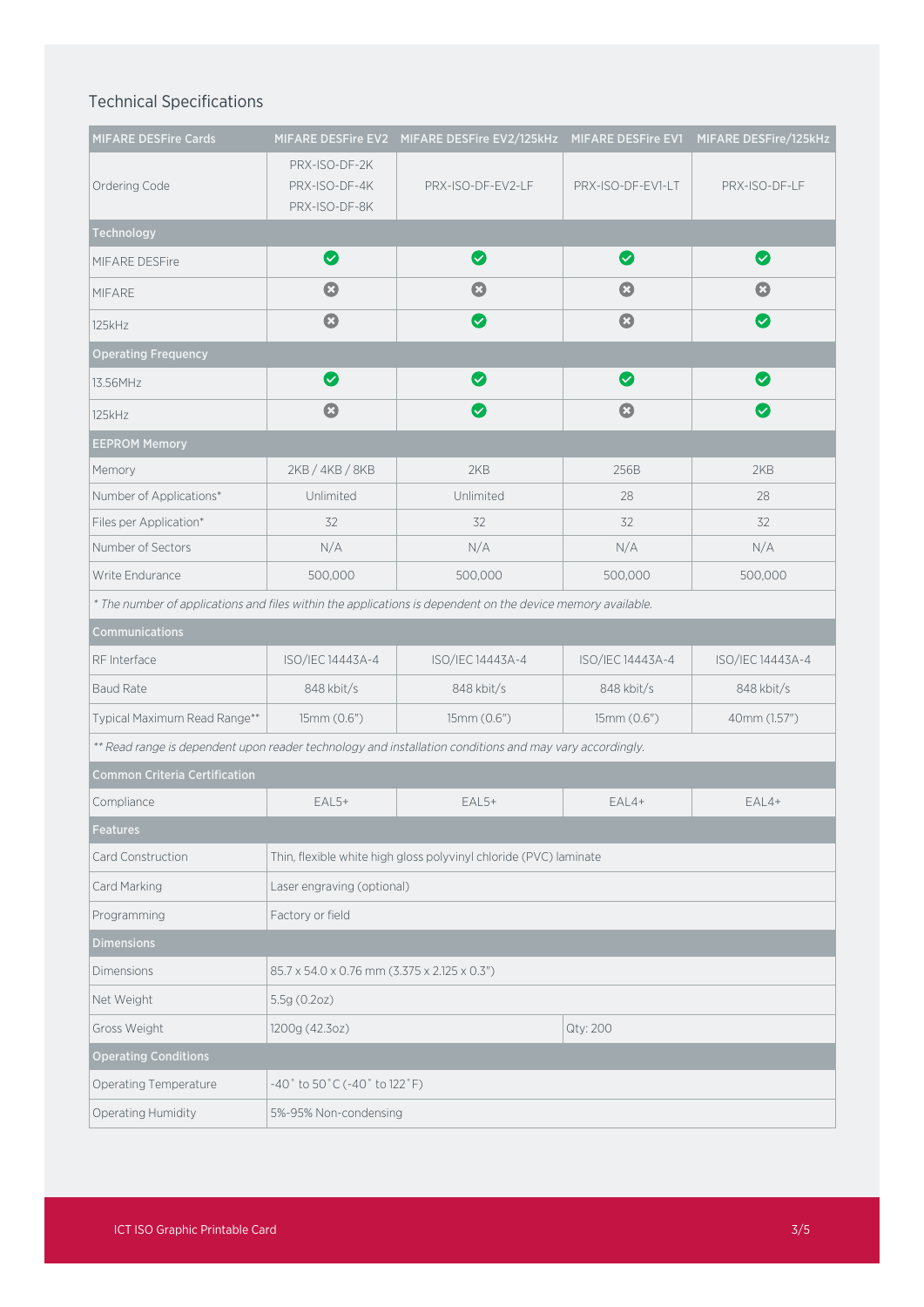| MIFARE and 125kHz Cards                                                                                     | <b>MIFARE</b>                                                     | MIFARE/125kHz HID                  | 125kHz                             |  |  |  |
|-------------------------------------------------------------------------------------------------------------|-------------------------------------------------------------------|------------------------------------|------------------------------------|--|--|--|
| Ordering Code                                                                                               | PRX-ISO-MF<br>PRX-ISO-MF4K                                        | PRX-ISO-MF-HID<br>PRX-ISO-MF4K-HID | PRX-ISO-LF                         |  |  |  |
| <b>Technology</b>                                                                                           |                                                                   |                                    |                                    |  |  |  |
| MIFARE DESFire                                                                                              | $\bullet$                                                         | $\boldsymbol{\Omega}$              | $\mathbf{C}$                       |  |  |  |
| <b>MIFARE</b>                                                                                               | $\bullet$                                                         | $\blacktriangledown$               | $\boldsymbol{\Omega}$              |  |  |  |
| 125kHz                                                                                                      | $\boldsymbol{\Omega}$                                             |                                    | $\left\vert \mathbf{v}\right\vert$ |  |  |  |
| <b>Operating Frequency</b>                                                                                  |                                                                   |                                    |                                    |  |  |  |
| 13.56MHz                                                                                                    | ◙                                                                 |                                    | $\boldsymbol{\Omega}$              |  |  |  |
| 125kHz                                                                                                      | $\mathbf{O}$                                                      | $\bm{\sigma}$                      | $\bm{\bm{\vartriangledown}}$       |  |  |  |
| <b>EEPROM Memory</b>                                                                                        |                                                                   |                                    |                                    |  |  |  |
| Memory                                                                                                      | 1KB / 4KB                                                         | 1KB / 4KB                          | 363 Bits                           |  |  |  |
| Number of Applications*                                                                                     | N/A                                                               | N/A                                | N/A                                |  |  |  |
| Files per Application*                                                                                      | N/A                                                               | N/A                                | N/A                                |  |  |  |
| Number of Sectors                                                                                           | 16 (1KB) / 40 (4KB)                                               | 16 (1KB) / 40 (4KB)                | N/A                                |  |  |  |
| Write Endurance                                                                                             | 200,000                                                           | 200,000                            | 100,000                            |  |  |  |
| * The number of applications and files within the applications is dependent on the device memory available. |                                                                   |                                    |                                    |  |  |  |
| Communications                                                                                              |                                                                   |                                    |                                    |  |  |  |
| RF Interface                                                                                                | ISO/IEC 14443A-3                                                  | ISO/IEC 14443A-3                   | ISO/IEC 11784/11785                |  |  |  |
| <b>Baud Rate</b>                                                                                            | 106 kbit/s                                                        | 106 kbit/s                         | 106 kbit/s                         |  |  |  |
| Typical Maximum Read Range**                                                                                | 60mm (2.36")                                                      | 60mm (2.36")                       | 40mm (1.57")                       |  |  |  |
| ** Read range is dependent upon reader technology and installation conditions and may vary accordingly.     |                                                                   |                                    |                                    |  |  |  |
| <b>Common Criteria Certification</b>                                                                        |                                                                   |                                    |                                    |  |  |  |
| Compliance                                                                                                  | $\mathbf{O}$                                                      | $\mathbf{C}$                       | $\mathbf{C}$                       |  |  |  |
| <b>Features</b>                                                                                             |                                                                   |                                    |                                    |  |  |  |
| Card Construction                                                                                           | Thin, flexible white high gloss polyvinyl chloride (PVC) laminate |                                    |                                    |  |  |  |
| Card Marking                                                                                                | Laser engraving (optional)                                        |                                    |                                    |  |  |  |
| Programming                                                                                                 | Factory or field                                                  |                                    |                                    |  |  |  |
| <b>Dimensions</b>                                                                                           |                                                                   |                                    |                                    |  |  |  |
| <b>Dimensions</b>                                                                                           | 85.7 x 54.0 x 0.76 mm (3.375 x 2.125 x 0.3")                      |                                    |                                    |  |  |  |
| Net Weight                                                                                                  | 5.5g (0.2oz)                                                      |                                    |                                    |  |  |  |
| Gross Weight                                                                                                | Qty: 200<br>1200g (42.3oz)                                        |                                    |                                    |  |  |  |
| <b>Operating Conditions</b>                                                                                 |                                                                   |                                    |                                    |  |  |  |
| Operating Temperature                                                                                       | $-40°$ to $50°$ C ( $-40°$ to $122°$ F)                           |                                    |                                    |  |  |  |
| Operating Humidity                                                                                          | 5%-95% Non-condensing                                             |                                    |                                    |  |  |  |